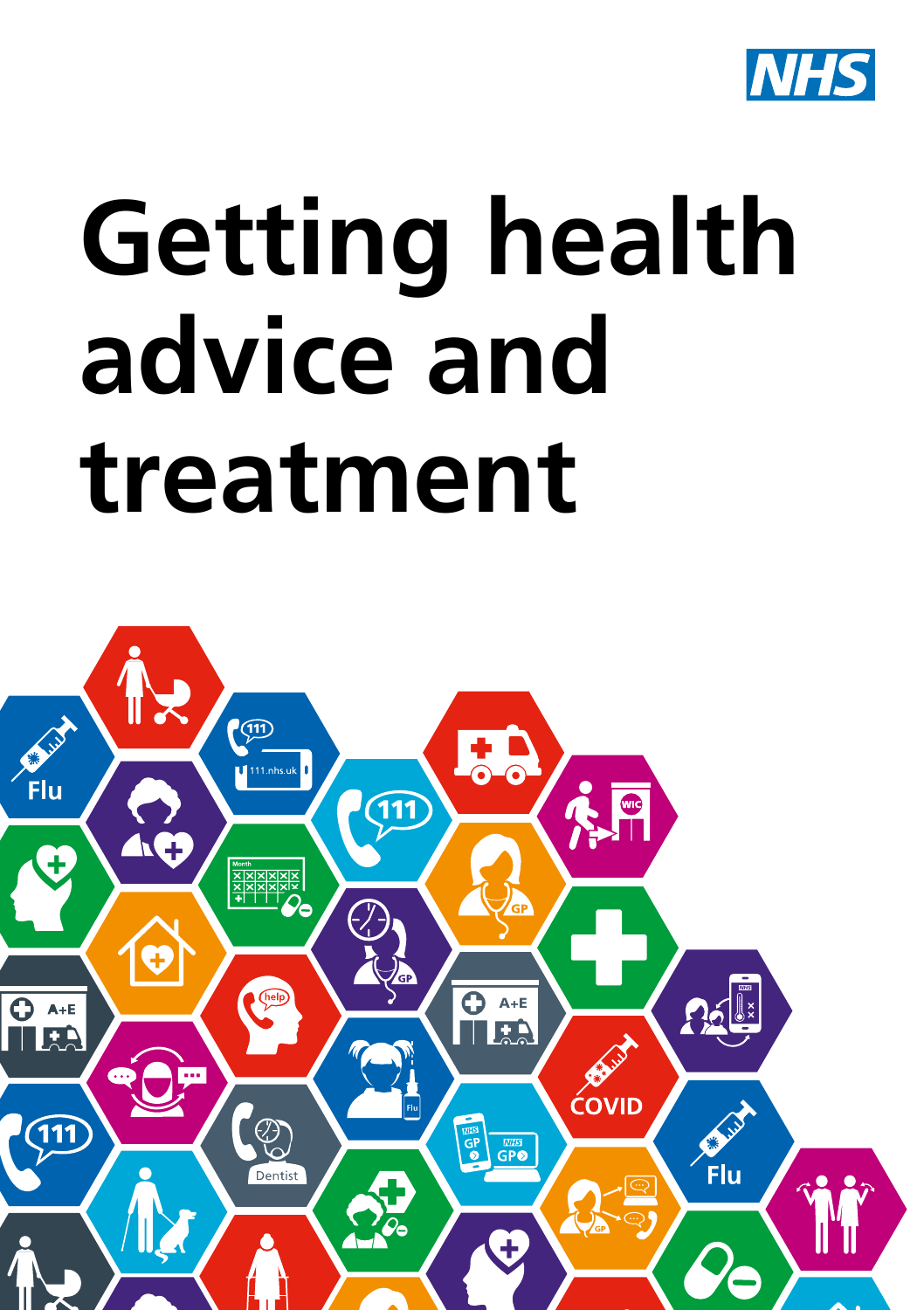# **Using the NHS**

The National Health Service (NHS) is the UK's public healthcare system. The NHS is free to use for all UK residents, and for asylum seekers, refugees, people who have temporary leave to remain, some refused asylum seekers, and victims of trafficking.

This free NHS care includes seeing a doctor, having tests, hospital treatment, and getting emergency care. The only health care that has a charge is dental care and medicines, but people on low incomes can get help with these costs.

For people who are not normally a resident in the UK, including those on certain visas, hospital care will also have a cost.

## **GP practice**

A GP practice (sometimes called a GP surgery) is usually the first place to go with a health problem in the UK. Hospitals should only be used for planned appointments, or in emergency situations.

The team at a GP practice includes doctors (known as General Practitioners or GPs), nurses, and other healthcare experts.

A GP practice can treat lots of general medical problems, and help you to manage any long-term conditions too.

If you need any tests or specialist treatment, they can arrange for you to go to a hospital to see a specialist too.

#### **How do I join a GP practice?**

Anyone can join a GP practice – just find one near to where you live and get in touch to ask about registering.

You can find a GP practice at: **www.nhs.uk/service-search/find-a-gp**

If you need help with this, call Healthwatch on **0300 77 77 007** or email: **enquiries@healthwatchliverpool.co.uk** or the Social Inclusion Team on **0151 296 7433** or email: **siteam@merseycare.nhs.uk**

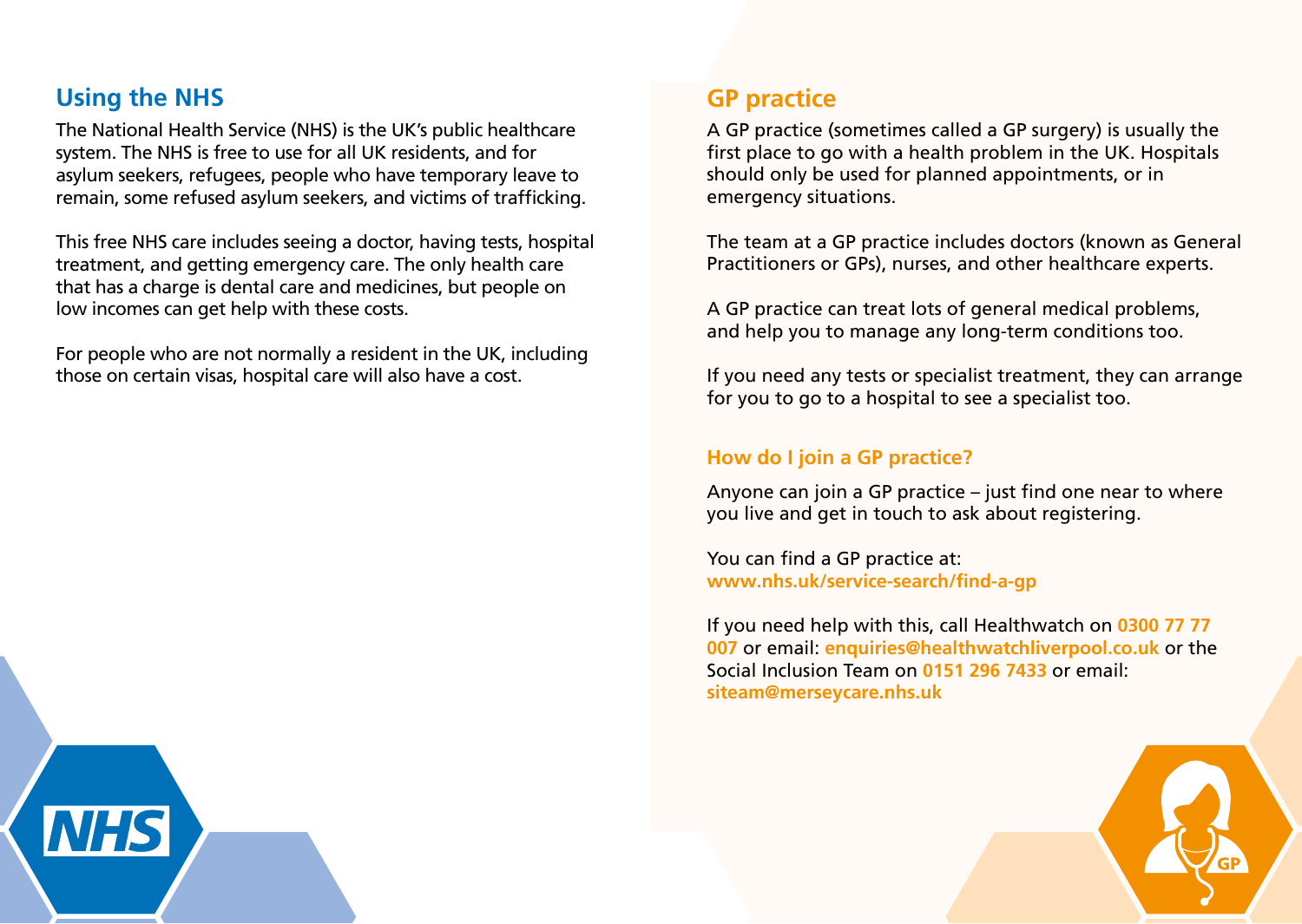## **How can I get help from my GP practice?**

GP practices in Liverpool can be contacted Monday to Friday, between 8am and 6.30pm (except on bank holidays).

To request an appointment with a doctor or nurse, most GP practices require their patients to call at 8am when the surgery first opens.

When you call your GP practice, the team will ask you some questions to help them decide how best to help you. An appointment may either be face to face, or over the phone.

Most GP practices also have eConsult - a form on their website for help with less urgent problems. Just fill it in, and someone will be in touch.

For get help when your GP practice is closed, you can call **111** or go to: **111.nhs.uk** at any time.

## **Pharmacy**

A pharmacy (also known as a chemist) is staffed by trained health professionals who are experts in medicines.

When a doctor or nurse at your GP practice gives you a prescription for medicines, you collect them from a pharmacy.

They can also offer you lots of advice on the best ways to treat everyday health problems or minor injuries.

## **How can I get help from a pharmacy?**

There are over 100 pharmacies in Liverpool. Many are open from early until late, and on weekends too.

You can use any pharmacy. No appointment is needed - just drop in to get advice.

Find your nearest pharmacy and opening times at: **www.nhs.uk**



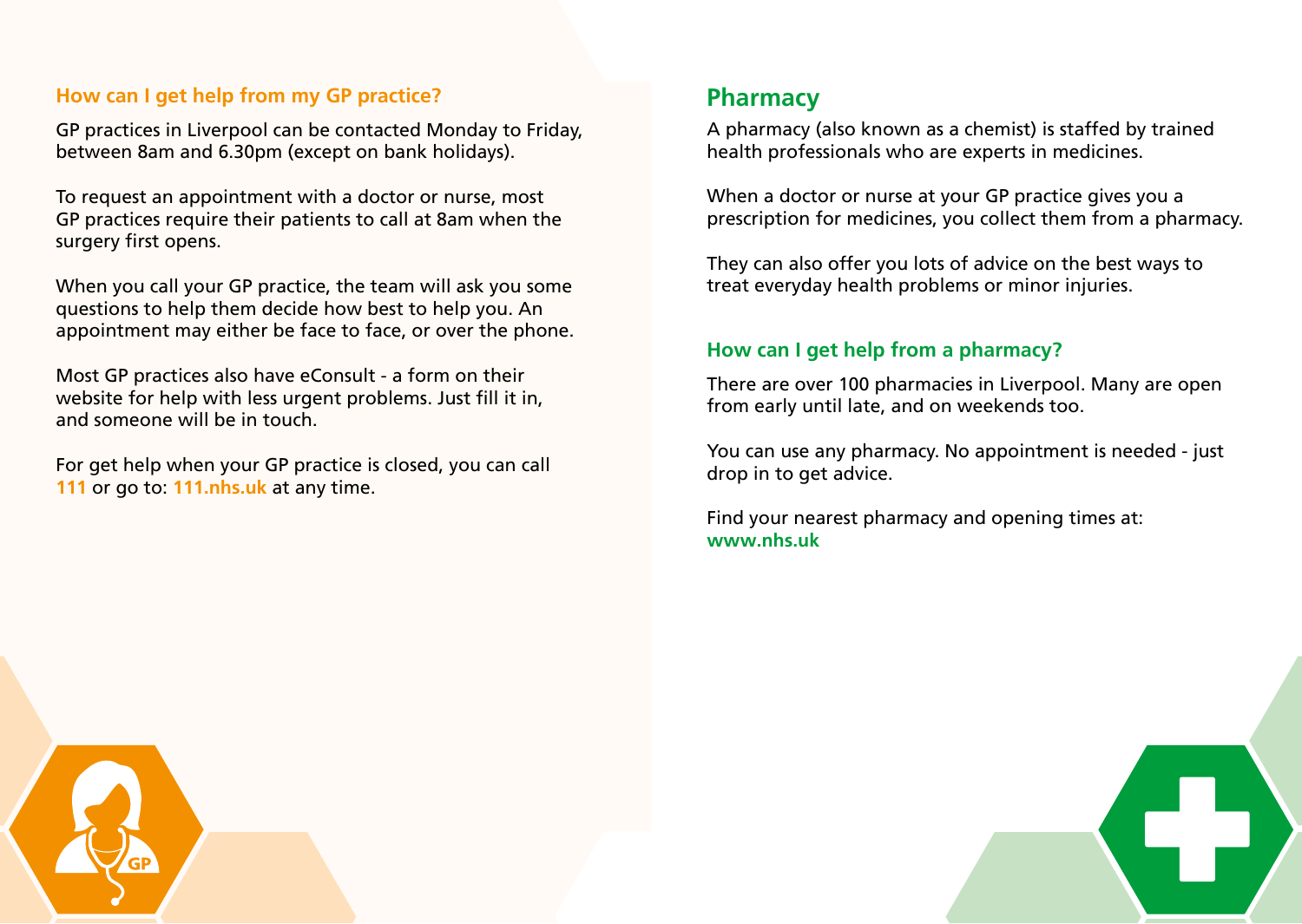# **NHS Walk-In Centre**

NHS walk-in centres provide free advice and treatment for minor injuries and illnesses. For example:

- infections and rashes
- sore throats

• coughs

• cuts, bruises and strains

• flu-like symptoms

• minor burns

• earache

• stomach aches

## **How can I get help from a walk-in centre?**

All walk-in centres in Liverpool are open between 8am and 8pm, seven days a week (including bank holidays). You do not need an appointment – just walk in and wait to be seen.

Find your nearest walk-in centre at: **www.merseycare.nhs.uk/walkincentres**

# **Worried about your child?**

Alder Hey Children's Hospital has an online symptom checker to help parents find information on common symptoms in children, and where and when to seek help for your child.

Go to **www.alderhey.nhs.uk** to try it.

# **NHS 111**

NHS 111 is a non-emergency health advice line that can help if you have an urgent medical problem, but it isn't lifethreatening.

Their team of trained health professionals are always on hand to offer health advice or direct you to the right local health service if you're not sure where to go.

#### **How does NHS 111 work?**

You will be asked some simple questions about your symptoms online or over the phone. Depending on the situation, you will:

- be told what local service can help you
- be given an appointment with a GP if your practice is closed
- be given an appointment at a hospital A&E department if needed
- be told how to get any medicine you need
- get advice on how to treat the condition yourself at home.

To get help from NHS 111, you can go to: **111.nhs.uk** or call **111**. The service is available 24 hours a day, seven days a week.

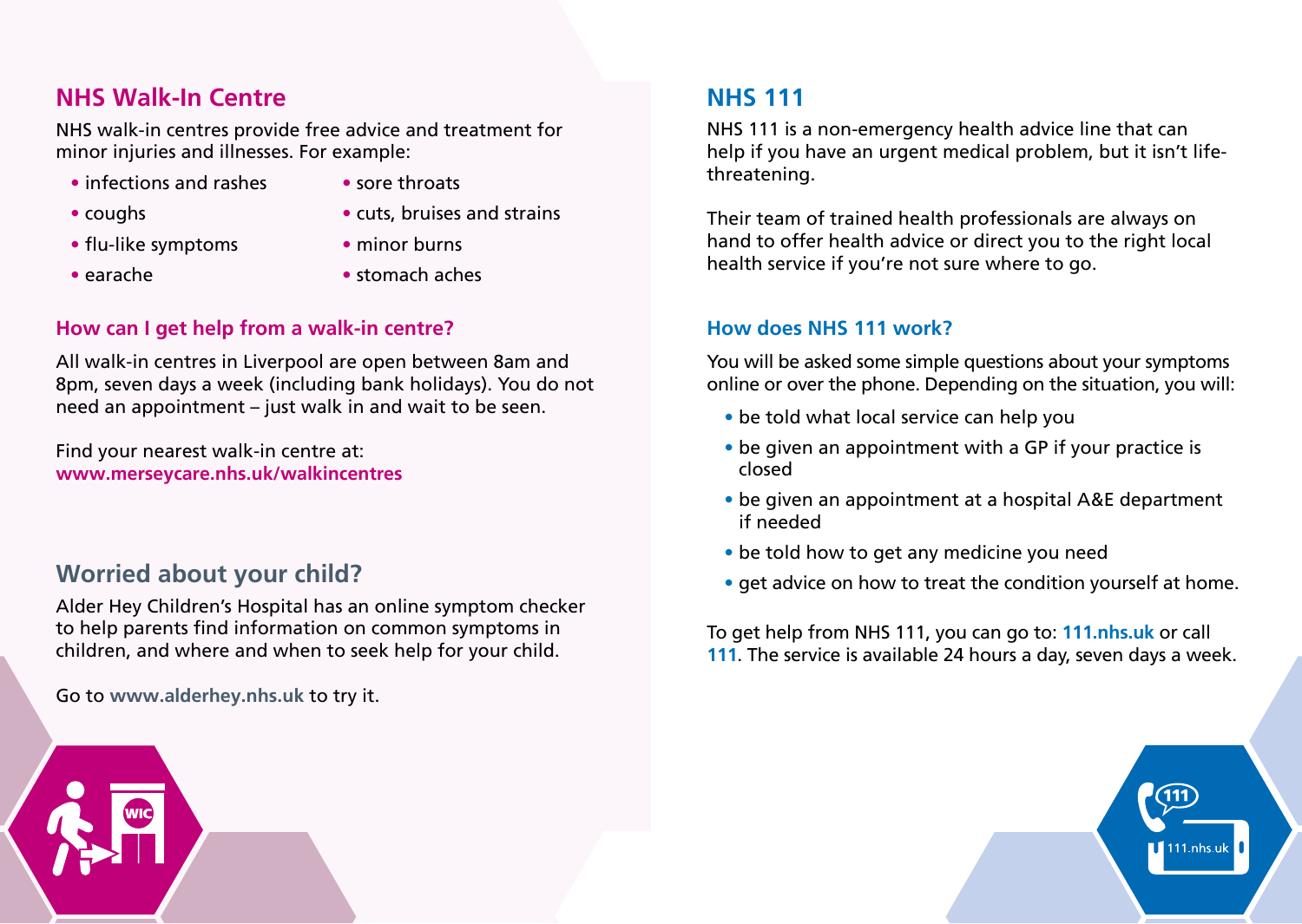# **Hospital Accident & Emergency (A&E)**

A hospital accident and emergency department (A&E) is for life-threatening emergencies. For example:

- loss of consciousness
- heart attack
- stroke
- breathing difficulties
- severe bleeding that cannot be stopped
- severe burns or scalds
- major injuries such as in a road traffic accident

## **How can I get help in an emergency?**

If someone's life is in danger, you should call 999 for an ambulance or go straight to your nearest hospital A&E department.

There are adult A&E departments at the Royal Liverpool University Hospital and at Aintree University Hospital for adults.

There is also an A&E department for children aged 16 and under at Alder Hey Children's Hospital.

All A&E departments are open 24 hours a day, seven days a week, 365 days a year.

# **Dentist**

Dentists provide regular check-ups and treatment to help keep your mouth, teeth and gums healthy and free of pain.

#### **How do I get help from a dentist?**

You do not need to register with a dentist before you can get emergency dental care.

If you are in pain and need help fast, you can call the Dental Helpline on **0161 476 9651** (Monday to Friday between 8am - 6pm) or you can call NHS 111 at any time.

## **Will I have to pay for my dental care?**

Most people will have to pay for NHS dental treatment. You do not have to pay for NHS dental services if you are:

- under 18
- under 19 and in full-time education
- pregnant or have had a baby in the last 12 months
- being treated in an NHS hospital by the hospital dentist
- receiving low-income benefits

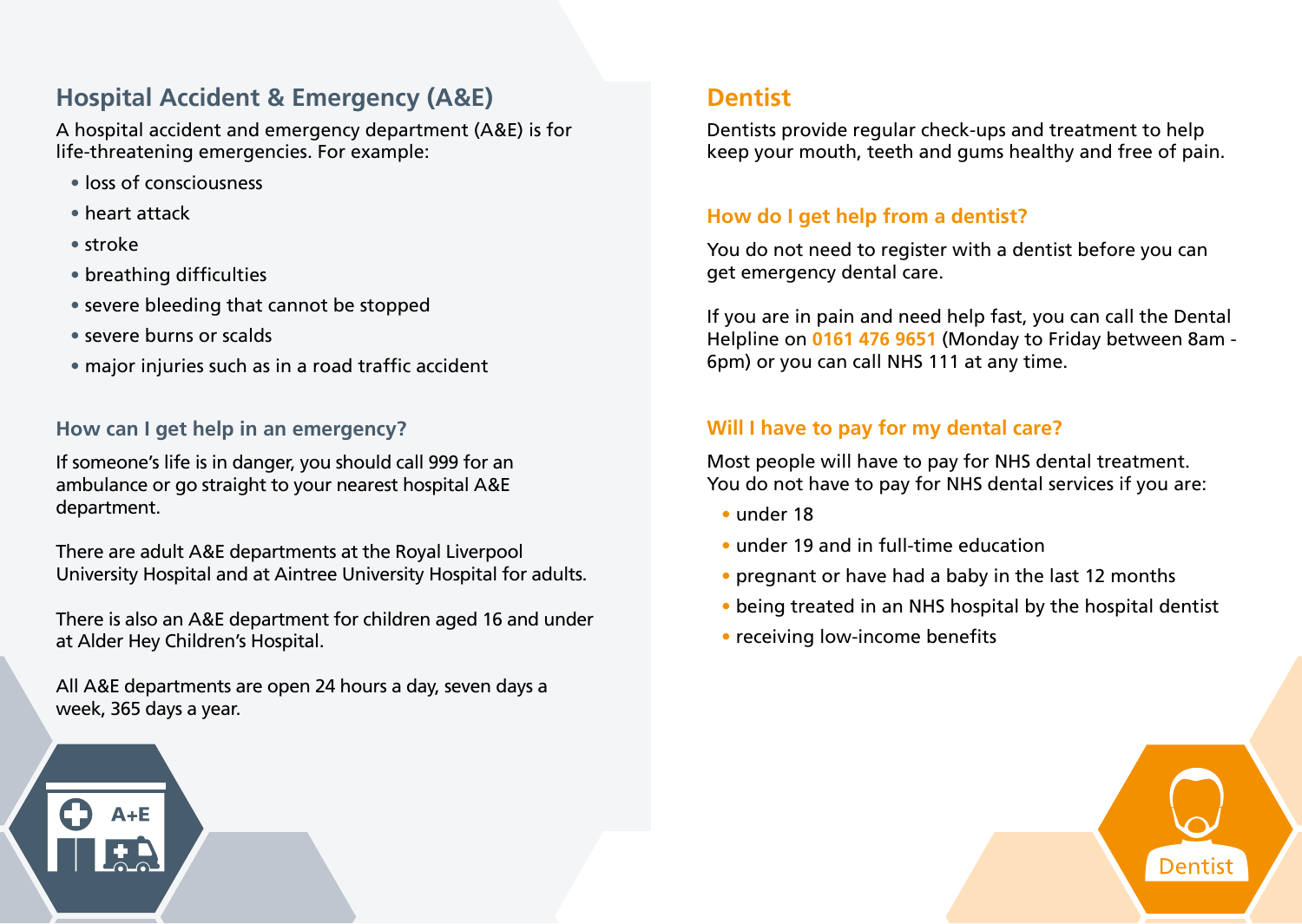# **Feeling worried, anxious, or low?**

As well as looking after your physical health, the NHS can also help you to find support for dealing with emotional problems. For example, if you are feeling:

- worried or anxious
- sad or low in mood
- stressed out by your problems
- unable to sleep
- that you can't cope

## **How can I get help?**

If you need support and advice for emotional problems, contact your GP practice.

If you or someone you know is struggling to cope and needs help urgently, you can call a free emergency support line at any time:

- **For adults call 0800 145 6570**
- **For children call 0808 196 3550**

# **Sexual Health**

Sexual health clinics offer fast and easy access to advice and support for sexual health problems. For example, if you need:

- contraception or emergency contraception
- testing and treatment for infections
- pregnancy testing
- advice about problems with sex
- HIV support

All advice and treatment given is free of cost, and completely confidential.

## **How can I get help?**

Axess is a service that provides sexual health clinics in Liverpool, including one based at the Royal Liverpool Hospital. It also offers advice and testing services online.

For more information or to book an appointment now, go to **www.axess.clinic**